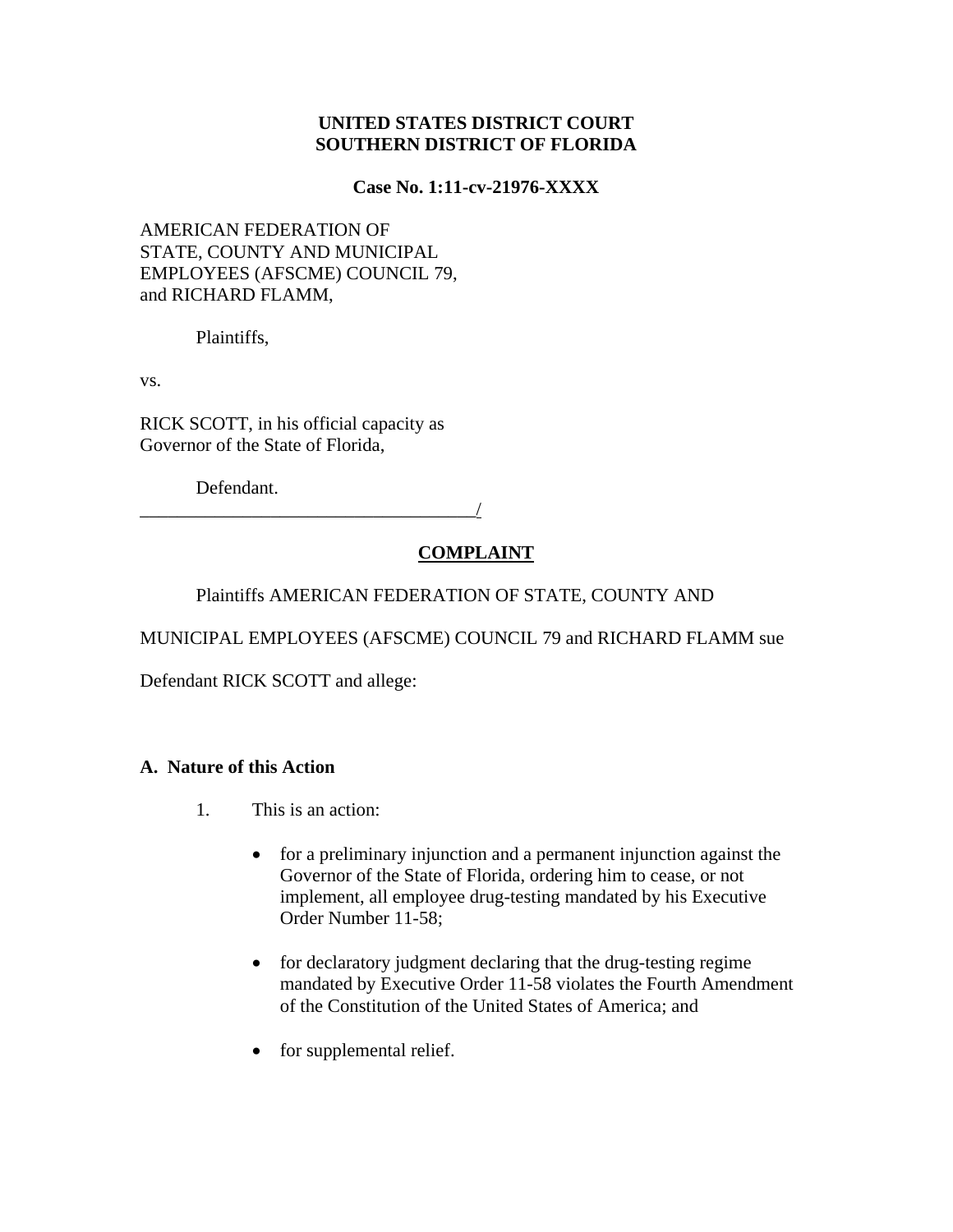#### **COMPLAINT Page 2 of 7**

#### **B. Jurisdiction**

2. Plaintiffs' claims arise under the Constitution and laws of the United States. This Court has jurisdiction over these claims under 28 U.S.C. §§ 1331, 1343(a)(3) (2006), and has authority to grant declaratory and injunctive relief under 28 U.S.C. §§ 2201-2202 (2006) and Rules 57 and 65 of the Federal Rules of Civil Procedure. The federal rights asserted by Plaintiffs are enforceable under 42 U.S.C. § 1983 (2006).

### **C. Executive Order 11-58**

3. Defendant Rick Scott is the Governor of the State of Florida; the Plaintiffs sue him in his official capacity.

4. On March 22, 2011, the Defendant issued Executive Order Number 11-58, a copy of the order being attached.

5. The order subjects all employees of all agencies within the purview of the Governor to random drug-testing, regardless of the employee's position, and the order subjects all applicants for employment at those agencies to pre-employment drug-testing, regardless of the position sought.

6. The order commands those state agencies to devise drug-testing regimes complying with the terms of the order by May 21, 2011.

7. The order does not limit how frequently an employee may be drug-tested, but it does set a baseline—it commands that each agency's drug-testing regime be rigorous enough to provide for the potential of testing an employee *at least* quarterly.

8. The order leaves it up to the various agencies to determine the manner and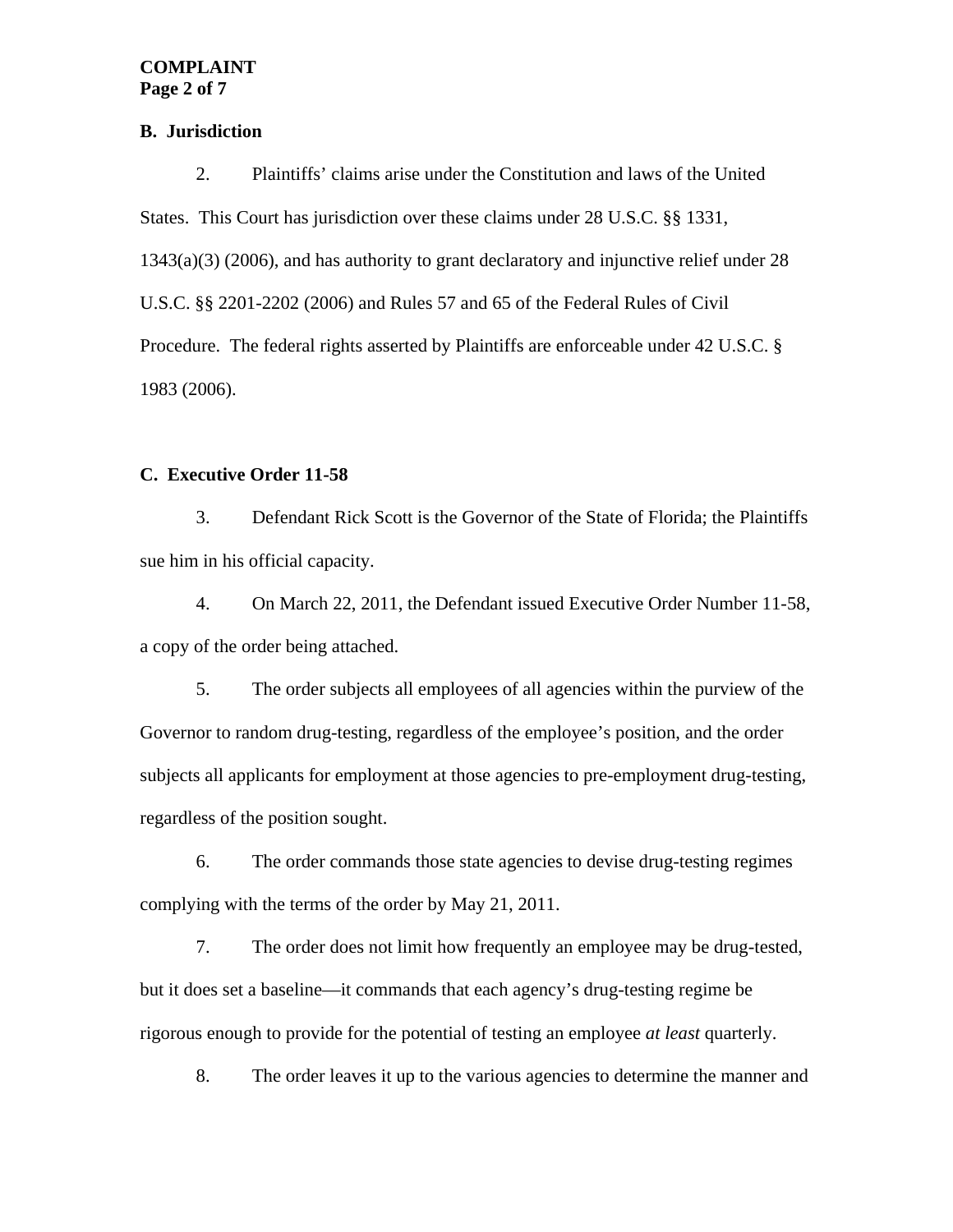the level of intrusiveness of the evidence-collection process.

#### **D. The Fourth Amendment's Prohibition of Unreasonable Governmental Searches**

9. The Fourth Amendment of the Constitution of the United States of America commands that "[t]he right of the people to be secure in their persons . . . against unreasonable searches and seizures, shall not be violated[.]"

10. Under well settled law, the drug-testing regime mandated by the Defendant's executive order is a governmental search implicating the Fourth Amendment. *See Skinner v. Ry. Labor Execs.' Ass'n*, 489 U.S. 602, 617 (1989) (The personal intrusions involved in urinalysis "must be deemed searches under the Fourth Amendment.").

11. The Supreme Court of the United States has held that suspicionless drug-testing by the government is an unreasonable search violative of the Fourth Amendment, except under certain special circumstances, such as those involving employees in safety-sensitive positions where there is a concrete danger of real harm. *See Chandler v. Miller*, 520 U.S. 305, 318-20 (1997) (holding that "hypothetical hazards" were not enough to justify the mandatory drug-testing of candidates for public office the danger must be "concrete"); *Skinner*, 489 U.S. at 628 (holding that the extreme hazards involved in railroad operations justified the drug-testing of railroad employees involved in train accidents or found to have violated certain safety rules); *Nat'l Treasury Emps. Union v. Von Raab*, 489 U.S. 656, 668-69 (1989) (companion case to *Skinner*, holding that the serious, concrete dangers faced by U.S. Customs employees who have direct involvement with drug interdiction or who carry firearms justified drug-testing);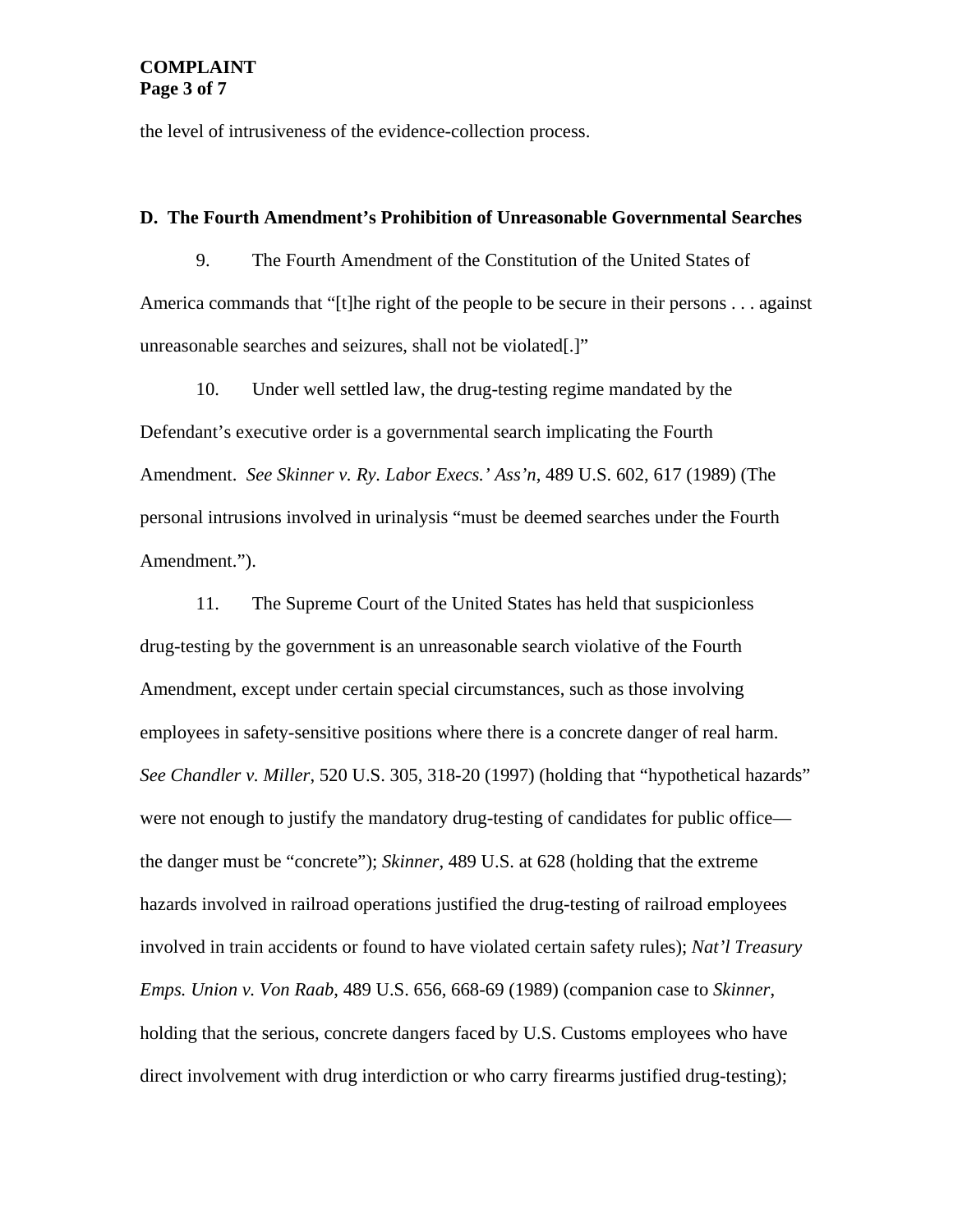### **COMPLAINT Page 4 of 7**

*Wenzel v. Bankhead*, 351 F. Supp. 2d 1316, 1325 (N.D. Fla. 2004) (ruling that the mere possibility of harm was not enough to justify the drug-testing of a planner in Florida's Department of Juvenile Justice: "There must be, instead, a concrete risk of real harm."). The Department of Juvenile Justice is a state agency covered by Defendant's Executive Order 11-58.

12. The constitutional prohibition of across-the-board, suspicionless testing applies to new applicants, as well as current employees. *Baron v. City of Hollywood*, 93 F. Supp. 2d 1337 (S.D. Fla. 2000) (ruling that City's desire to foster public integrity was an insufficient rationale for drug-testing of all job applicants).

#### **E. Executive Order 11-58 violates the U.S. Constitution.**

13. Defendant's Executive Order 11-58 violates the Fourth Amendment of the U.S. Constitution because it commands state agencies to conduct random, suspicionless searches of all employees, without limiting the searches in any way to employees in safety-sensitive positions where there is a concrete danger of real harm.

14. In fact, in the executive order's recital clauses, the Defendant reveals that the overriding rationale for his new drug-testing regime isn't safety, but control—among the most prominent reasons given for the new regime are: to maintain discipline, to lessen absenteeism, to thwart workplace theft, and to improve employee morale. (To be sure, the order also makes passing reference to an unspecified "risk to public safety," but such concern is not paramount.)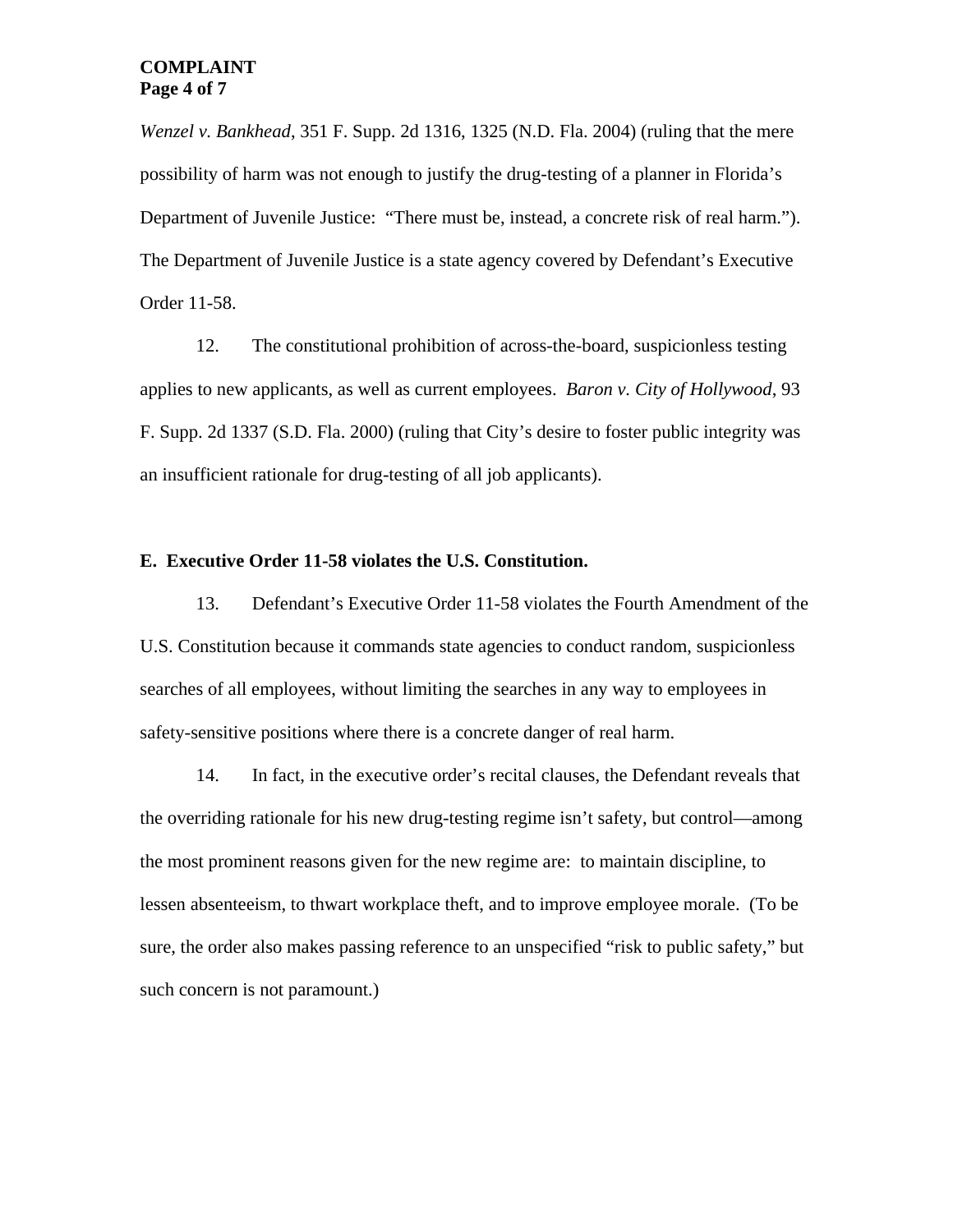#### **COMPLAINT Page 5 of 7**

#### **F. Executive Order 11-58 violates the Plaintiffs' constitutional rights.**

15. Plaintiff American Federation of State, County and Municipal Employees (AFSCME), Council 79, is a labor union that represents more than 50,000 employees of the State of Florida who are now subject to the drug-testing regime mandated by Executive Order 11-58. In addition, employees represented by AFSCME who seek a promotion to another job are considered new employees, and are therefore subject to the mandatory drug-testing required for all prospective new hires under Executive Order 11- 58. Thus, AFSCME represents both current state employees and prospective state employees who are subject to the drug-testing regime mandated by the Defendant's order.

16. Plaintiff AFSCME sues on its own behalf, and in its organizational capacity on behalf of those state employees it represents who are affected by Executive Order 11-58.

17. Plaintiff AFSCME does business and maintains a regional office in Miami Gardens, Florida, which is within the Southern District of Florida.

18 A large number of the more than 50,000 state employees represented by AFSCME who are subject to the new drug-testing regime live and work within the Southern District of Florida.

19. The drug-testing regime mandated by the order inflicts real harm upon state employees represented by AFSCME because it violates their constitutional right to be free from unreasonable governmental searches.

 20. The drug-testing regime mandated by Executive Order 11-58 will cause AFSCME to waste scarce monetary and personnel resources. For example, because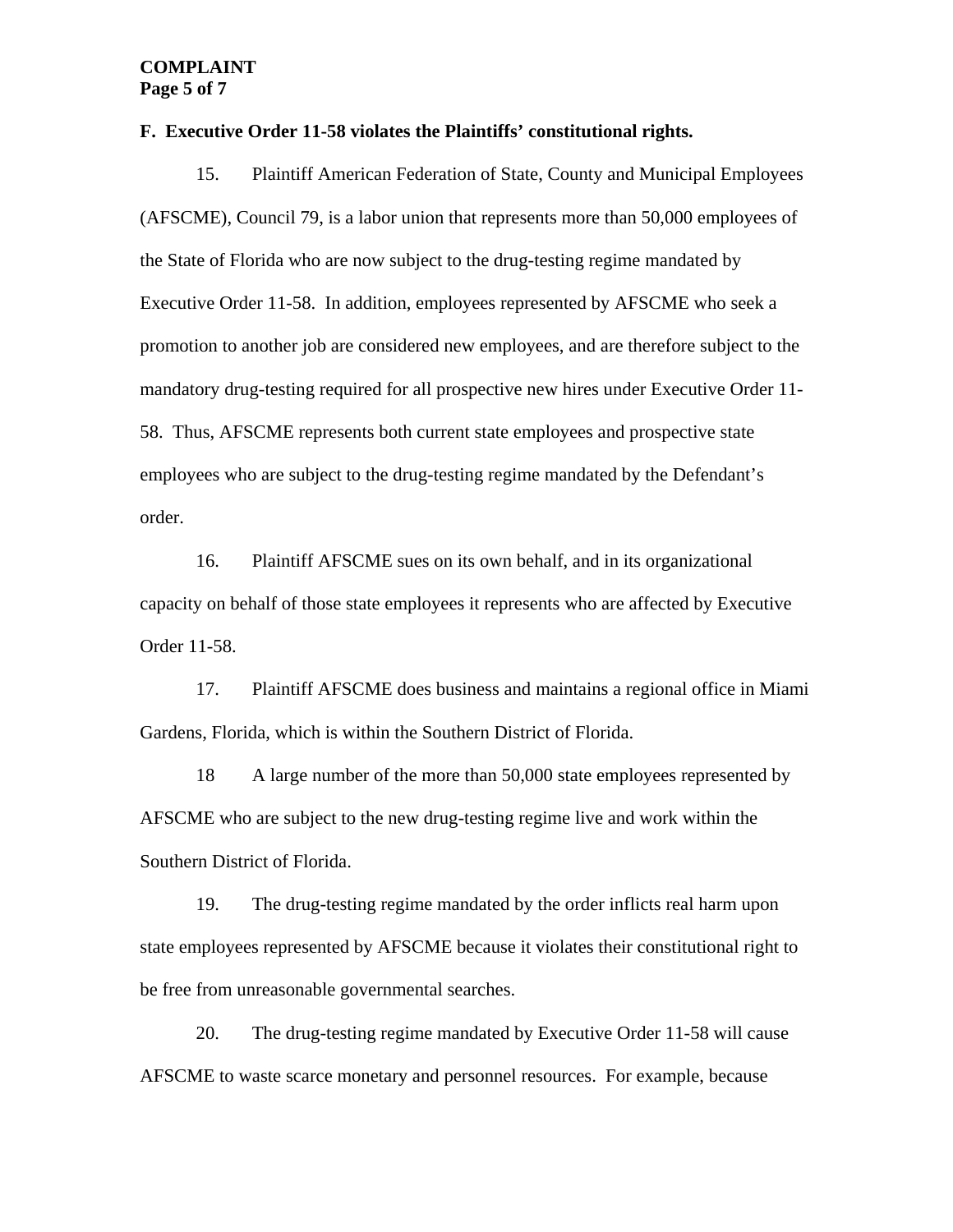## **COMPLAINT Page 6 of 7**

drug-testing is a matter subject to collective bargaining, AFSCME will have to spend considerable time in bargaining over the testing, and will have to expend considerable resources in representing state employees who are selected for testing.

21. Plaintiff Richard Flamm, PhD, works in Saint Petersburg, Florida, as a research scientist for the Florida Fish and Wildlife Conservation Commission, an agency subject to the Defendant's executive order.

22. Dr. Flamm has worked for the State of Florida for more than 17 years.

23. Dr. Flamm's job duties do not include anything that would permit the State of Florida, under established law, to subject him to suspicionless drug-testing.

24. The Defendant's order harms Dr. Flamm because it violates his constitutional right to be free from unreasonable governmental searches.

# **G. Request for Speedy Hearing**

 The Plaintiffs respectfully ask the Court to order a speedy hearing of this action under Rule 57 of the Federal Rules of Civil Procedure.

### **H. Relief Requested**

The Plaintiffs demand judgment declaring:

- that the Defendant and all agencies and persons affected by Defendant's Executive Order 11-58 are enjoined from implementing the drug-testing regime mandated by the order until final judgment is entered in this action;
- that Defendant's Executive Order 11-58 is quashed because it violates the right of the people to be free from unreasonable searches, under the Fourth Amendment of the Constitution of the United States of America;